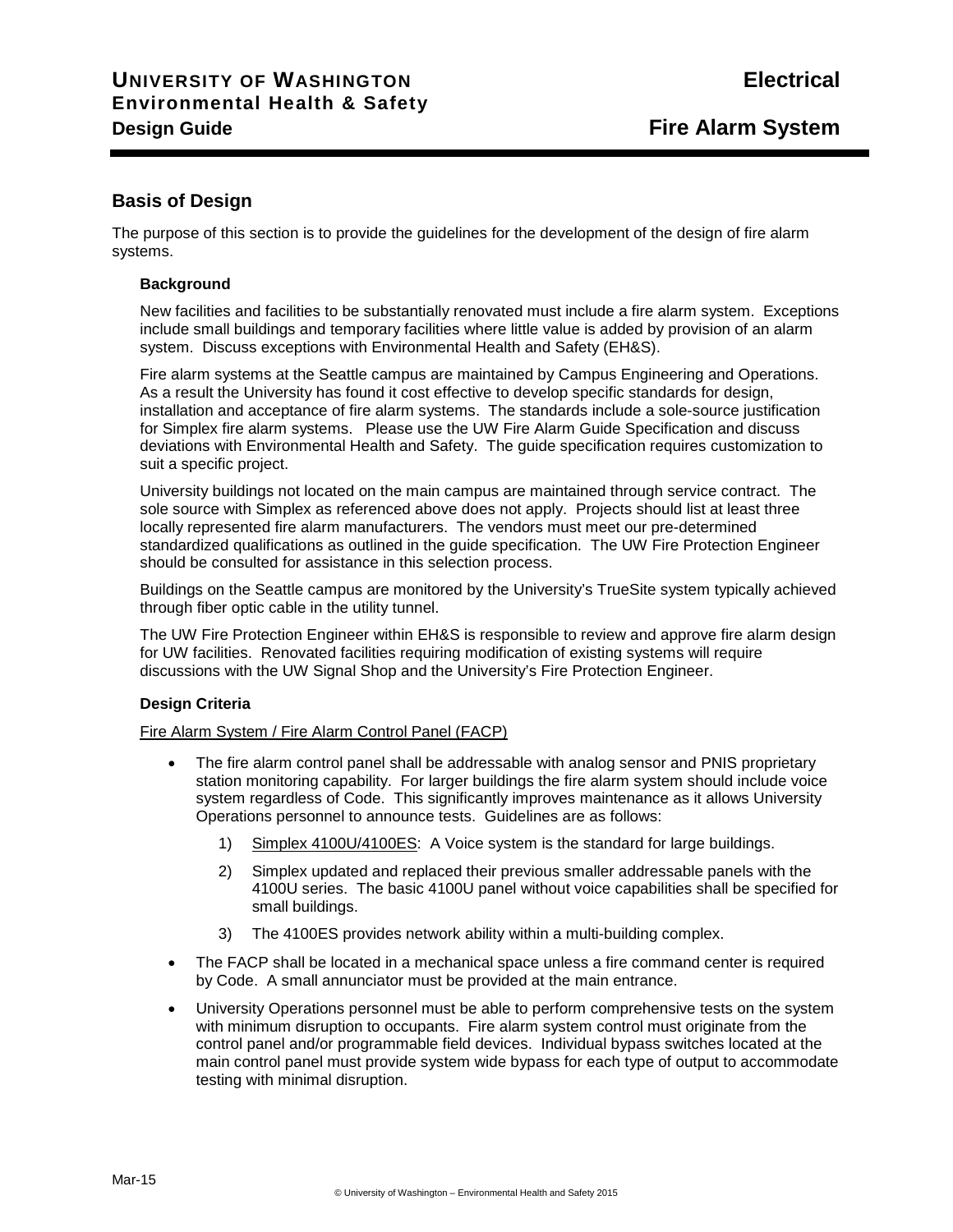- Renovation: It is not acceptable to provide a new panel that serves a portion of a building unless the new panel is compatible with the existing system and listed to function as a single networked system. When older systems cannot be expanded to serve a renovated space, a new fire alarm panel should be provided for the entire building. Hybrid systems supporting new and old technology are acceptable in some instances. Consult with the Department of Environmental Health & Safety.
- Temporary Facilities and Control: Where existing fire alarm systems are upgraded or replaced, the existing system shall remain in service until the new system is operational and satisfactorily tested by the University. Include procedures for identifying all devices, wires, and connection of old devices to new (as appropriate) and transfer of service between old and new. If service is anticipated to be out beyond a single 7am – 5pm workday, an approved fire watch will be necessary. Consult with UW Fire Protection Engineer for specifics regarding fire watch requirements.

#### Circuit and Raceway

- Fire alarm system wire and cable shall be located in metal conduit or wire mold regardless of Code exceptions. Location and routing shall take advantage of areas easily accessed by University Operations personnel (hallways/corridors) and shall consider future modification and/or extension wherever practical.
- Raceway layout shall consist of a vertical riser of terminal cabinets located on each floor. Larger buildings and buildings with two or more wings may require multiple risers and terminal cabinets per floor. Consultants are encouraged to show at least two lateral branch lines per floor originating from each terminal cabinet
- Raceway fill shall be less than 40%. Calculations proving this will need to be submitted for review at some phase of the design. Raceway capacity between control panels and terminal cabinets shall be sufficiently sized to accept additional circuits in the future. Consultants are encouraged to show a minimum size that would accommodate future work.
- Circuits shall be laid out to serve a specific geographical area (zone) per floor.
- Field located transponders and power supply panels maybe used. Good access must be provided for testing and maintenance requirements.

#### Device Layout

- The design shall include complete smoke detection throughout public corridors. Corridor detection shall be spaced 35 – 40 feet on center. Coordinate detector locations with ceiling diffusers; none maybe closer than 3 feet.
- Smoke detectors shall be provided throughout library stack areas.
- Smoke detectors shall be provided at all elevator lobbies.
- A smoke detector shall be provided above the fire alarm panel.
- Smoke detectors shall not be provided in exit stairs, laboratories, or dirty environments that would be prone to false alarm. Smoke detectors are not recommended in kitchens and break areas with microwave or other cooking devices unless otherwise required by code.
- For buildings not equipped with fire sprinklers, provide heat detectors in kitchens, storerooms, mechanical rooms, janitor closets, etc., as required by the Seattle Fire Code and NFPA 72.
- Provide fire alarm manual pull stations at all building exits in the direct path of egress. Pull stations shall be provided on individual floors within 5 feet of all exit stair doors. Additional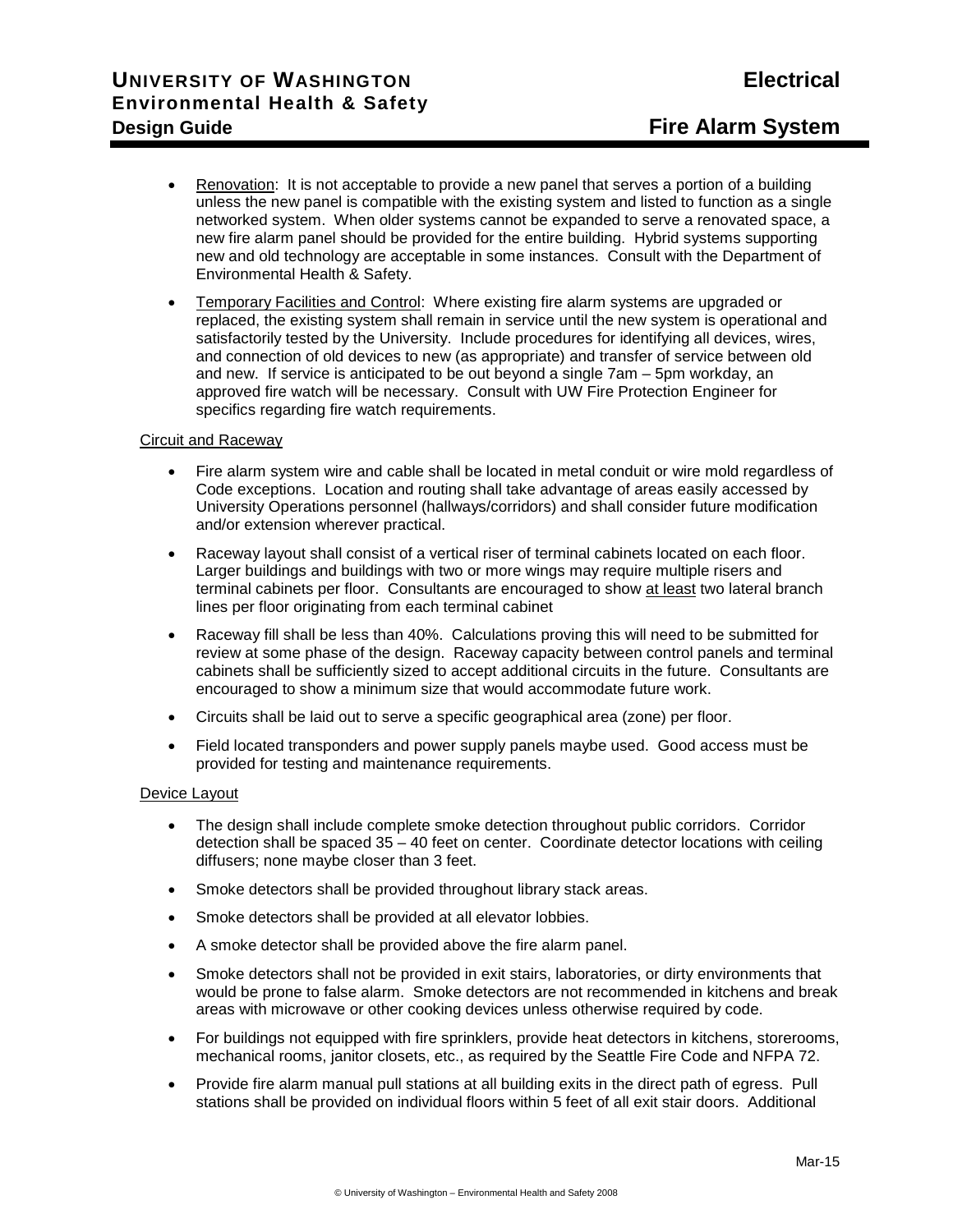devices in corridors and in stairs are not required or desired, as they become a maintenance burden.

- Fire alarm audibility and visual notification is required throughout the building with speaker strobe devices positioned in corridors. Typically fire alarm speaker audibility can only be achieved through a single door. Therefore an office inside a suite would require an audible device within the suite to ensure sufficient audibility in the office.
- Avoid speaker placement in individual offices and restrooms where possible.
- Visual notification must be in compliance with NFPA 72, including minimum candela intensity throughout all public spaces including but not limited to corridors, classrooms, conference rooms and restrooms. Strobe design must include candela rating on the individual device. Synchronize visual notification devices when more than two devices are in the line of sight. The preferred method is to synchronize the circuit at the individual floor terminal cabinet. All new systems to be synchronized.
- Devices shall be combination speaker/strobe, with speakers provided wherever a strobe is required. Individual strobes are also acceptable where appropriate (i.e. small restrooms and conference rooms that receive adequate audibility from corridor speakers). Speaker/strobes are also required in acoustic (sound) rooms, coolers, environmental rooms and other areas resistant to sound transmission that are regularly occupied.
- Do not provide speaker/strobes in exit stairs or elevators, unless mandated by high-rise requirements (in such cases the speakers shall be voice only).
- Provide fire fighter two way communication phone jacks where required and allowed by code. Emergency Responder Radio Coverage enhancement is not-preferred by the University and should only be utilized where alternative options are not allowed or are not practical. Phone jacks should be utilized as an alternate where allowed.

#### Spare Capacity

• Provide 20% spare capacity on all circuits, considering both circuit and panel limitations. This includes device count, circuit length, voltage drop, and panel capacity. Other spare capacity should be specified.

#### Auxiliary Controls

- Coordinate auxiliary controls for fans, smoke dampers, fire suppression systems, elevator and door control. Include all necessary components and relays to make an operational system.
- For campus consistency the preferred method of fan control is from the FACP via relay at the fan's MCC. This method offers proven reliability, simplicity and is best suited for minimizing maintenance complications with University personnel. Additional design direction on fan control follows under a separate heading dedicated to this topic.
- Control fire smoke dampers from the FACP via a supervised relay or electro-pneumatic switch serving a number of dampers. Depending on damper quantities a number of relays maybe required for a floor. Relays must be labeled and shall be accessible for maintenance. Either 110 VAC or pneumatic actuated dampers must be specified. The FACP must not provide power for dampers.
- Provide smoke detectors for fire/smoke and smoke dampers.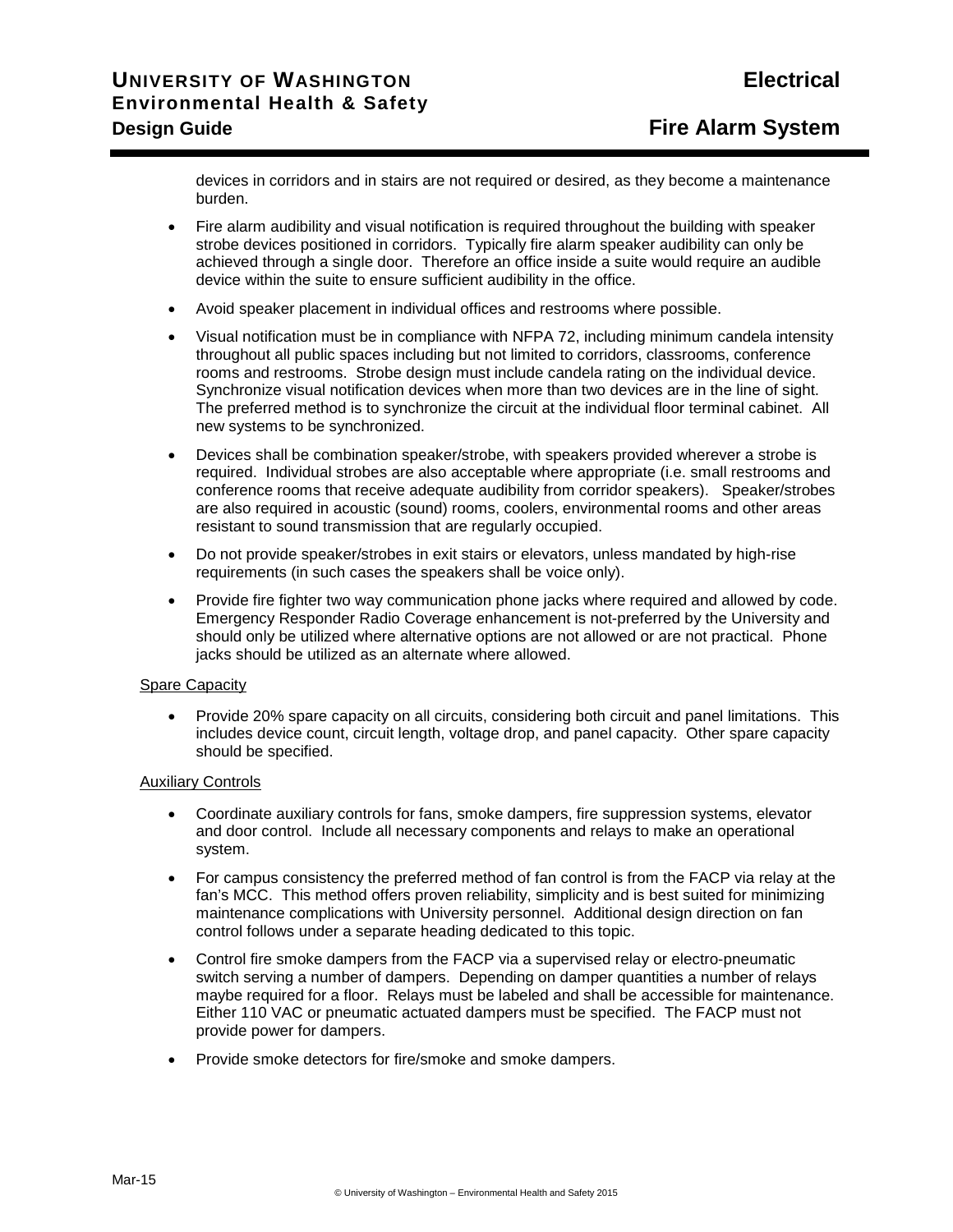- Include interface with all necessary fire sprinkler components, water flow devices and valve supervision. Include connection to exterior control valve and exterior bell if provided. Locate the bell near the fire department connection.
- Provide fire alarm circuits to elevator machine room and controller to comply with ASME A17.1 and NFPA 72 and local code requirements.
- Coordinate door hold open requirements with the Architect.

### Fan Control

- Identify smoke control systems early in the design process and include coordinated efforts between the architectural, mechanical and electrical elements.
- Dedicated rather than environmental fans are preferred for smoke control, particularly for elevator and stair shaft pressurization and atrium smoke control. These fans must be controlled by the fire alarm panel.
- If environmental fans are used for smoke control, the DDC must be listed for that purpose. The A/E should meet with EH&S and Engineering Services representative early in the design to discuss design options.
- The designer shall establish a schedule of fans controlled by the fire alarm system. The schedule shall differentiate between dedicated life safety fans and environmental fans.
- Environmental fans requiring automatic shutdown (excess of 2000 CFM) shall include a fire relay within 3 feet of the MCC. Include specific wiring diagrams for fire alarm control, especially for existing fan controllers. The fire alarm control shall have priority control over fan's MCC HOA position.
- A duct type smoke detector is required for environmental fans requiring automatic shutdown. Show duct detectors on drawings and include fan designation for each detector (for example, list fan being controlled adjacent to duct detector symbol). Consider practicality of installation, code-required laminar flow and maintenance access. Provide multiple detectors if necessary.

#### **Testing**

• Tailor testing and commissioning with the scope of the project. Some projects may only use specifications with testing and commissioning combined. Other large projects may have separate specifications for testing and commissioning. The two guide specifications are written to accommodate either method.